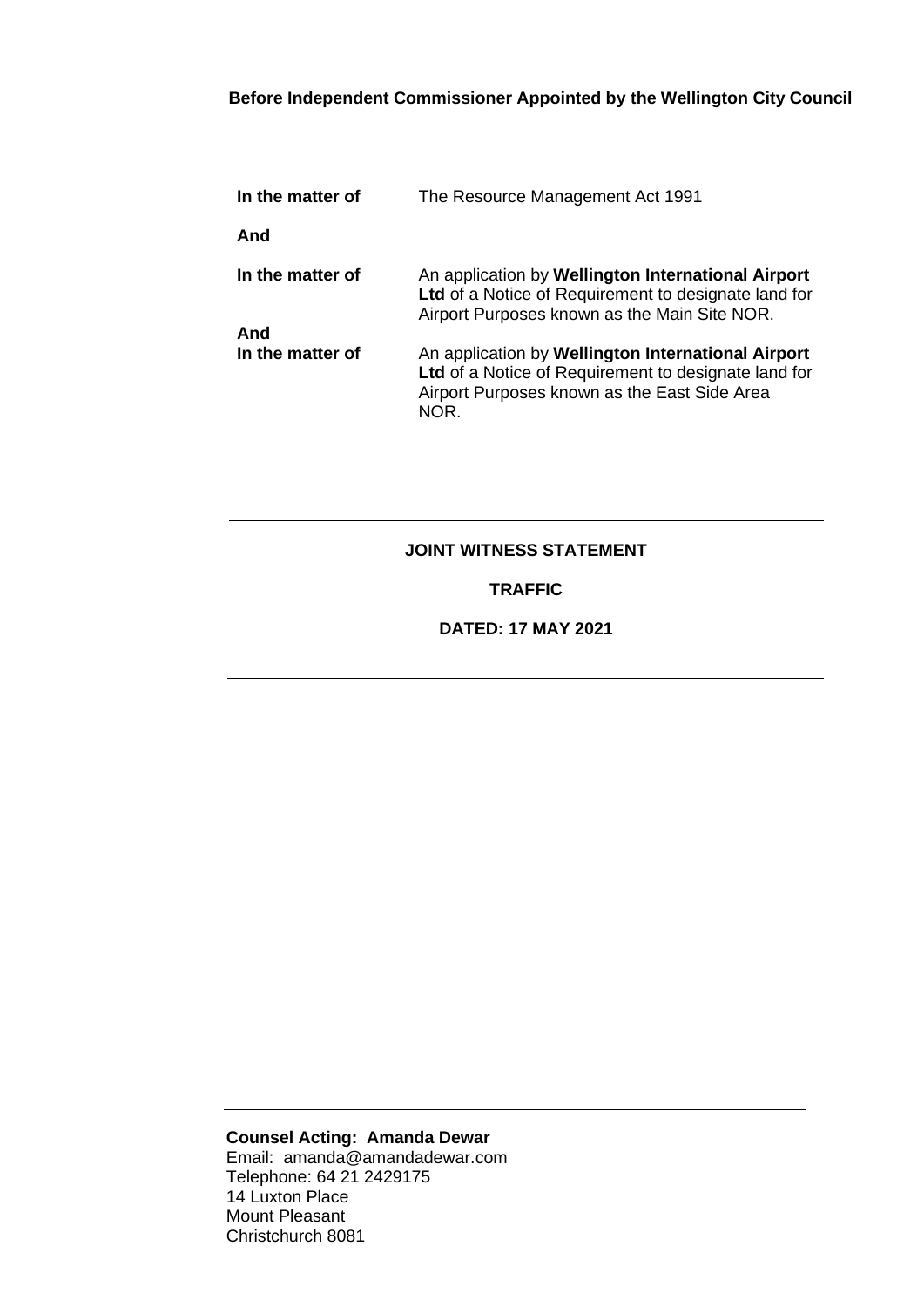## **Introduction**

- 1. This Joint Witness Statement (**JWS**):
	- (a) Relates to traffic and transportation matters associated with the Main Site NOR and the East Side Area NOR;
	- (b) Reports on the outcome of expert conferencing between the two traffic experts, Mr Georgeson for the Requiring Authority and Mr Spence for the Wellington City Council.
- 2. The expert conference was held on 10 May 2021.
- 3. The experts involved have read Appendix 3 of the Environment Court Practice Note and confirm compliance with it.
- 4. In particular (and as set out in paragraphs 1(a) and (b) of Appendix 3):
	- (a) The witnesses acknowledge the JWS is to clearly record the issues agreed and not agreed, between them. Succinct reasons are to be captured in the JWS. This will assist all parties and the decisionmakers in focussing on the matters that remain in dispute and the significance of them;
	- (b) Expert conferencing is not a forum in which compromise or a mediated outcome between the experts is anticipated. Unlike mediation, the "aim" is not resolution. Rather, the aim is clear identification of and narrowing of points of difference.
- 5. The transportation topics discussed at the expert conferencing involved:
	- (a) The Let's Get Wellington Moving initiative;
	- (b) Public Transport at the Airport;
	- (c) Public Access through the Airport; and
	- (d) Carparking beyond the Airport.
- 6. The points discussed and matters agreed and not agreed in respect of each topic are set out next.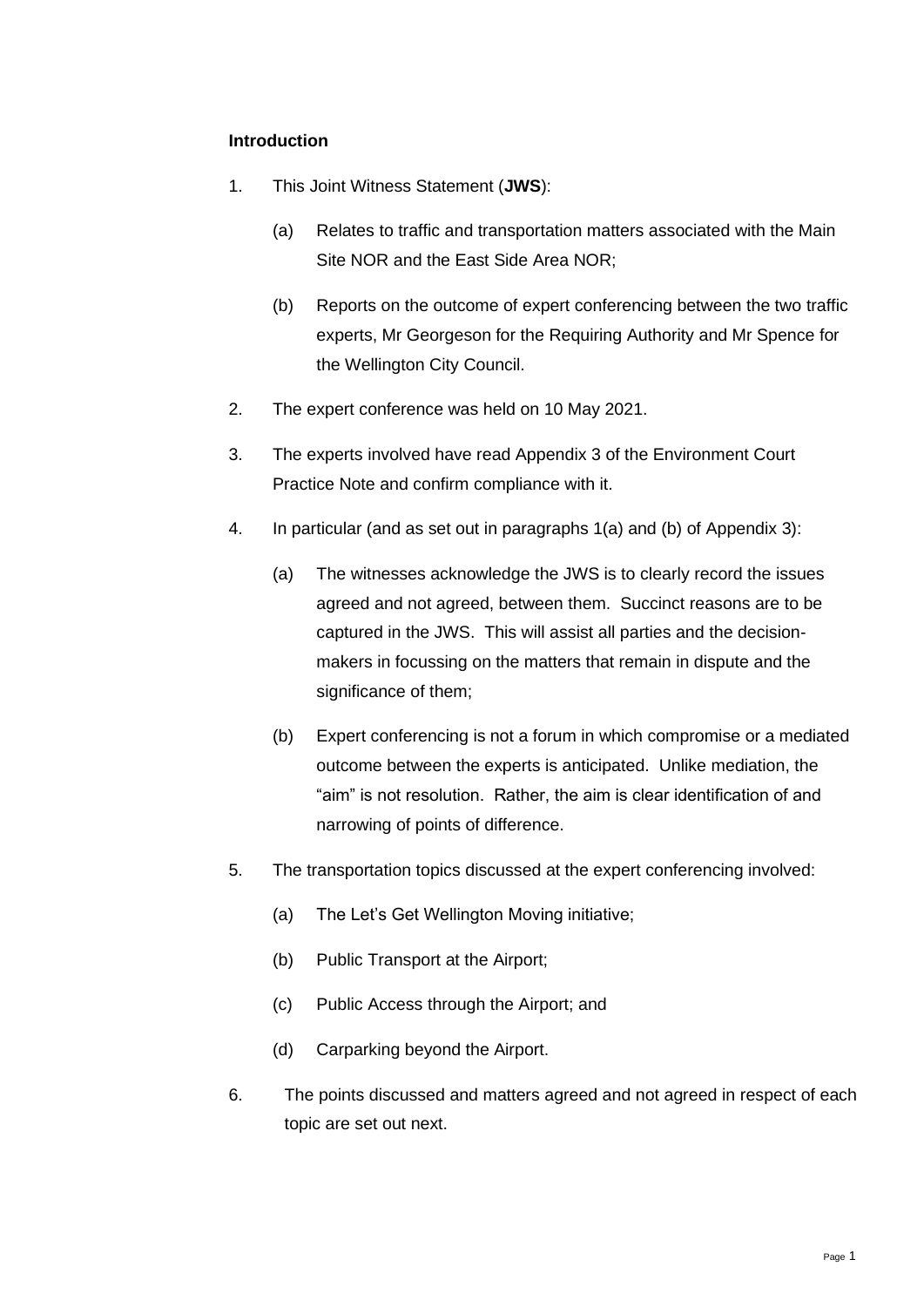# **Let's Get Wellington Moving**

- 7. The Let's Get Wellington Moving (**LGWM**) programme of recommended investment is aimed at achieving a transport system and modal shift that moves more people, goods and services, with fewer vehicles. The programme includes a suite of initiatives to support growth and improve journeys between the Wellington CBD and the Airport and eastern suburbs.
- 8. One of the key measures of the programme is the proposed Mass Rapid Transit (**MRT**) system, intended to deliver high capacity, fast and reliable journey times to and from the Airport. The Requiring Authority continues to investigate options to incorporate MRT as part of its ongoing masterplanning.
- 9. The experts agree that ongoing growth at the Airport is consistent with the objectives and outcomes of LGWM. That is, to consolidate growth at key nodes, linked by MRT, to support a shift to other travel modes.
- 10. The experts are aware that the Requiring Authority is a key participant in the LGWM programme, and is actively engaging with the LGWM partners to provide up to date forecasts and expectations. In return, LGWM has been updating the project transport modelling to take account of the latest forecasts.
- 11. The experts agree that the Requiring Authority has a key role in continuing to work closely with LGWM.

## **Public Transport**

- 12. The Requiring Authority established a public transport hub within the ground floor of the new multi-storey carparking building. That hub is capable of delivering good public transport mode share.
- 13. The experts agree that public transport operated successfully at the Airport, with the Airport Flyer attracting an approximate 5% mode share, until it ceased operating to and from the Airport in November 2020.
- 14. The experts are aware that the Requiring Authority and the Greater Wellington Regional Council are in active consultation to achieve a return for buses.
- 15. The experts agree that the Airport's public transport hub provides the necessary infrastructure for an immediate return of bus transport.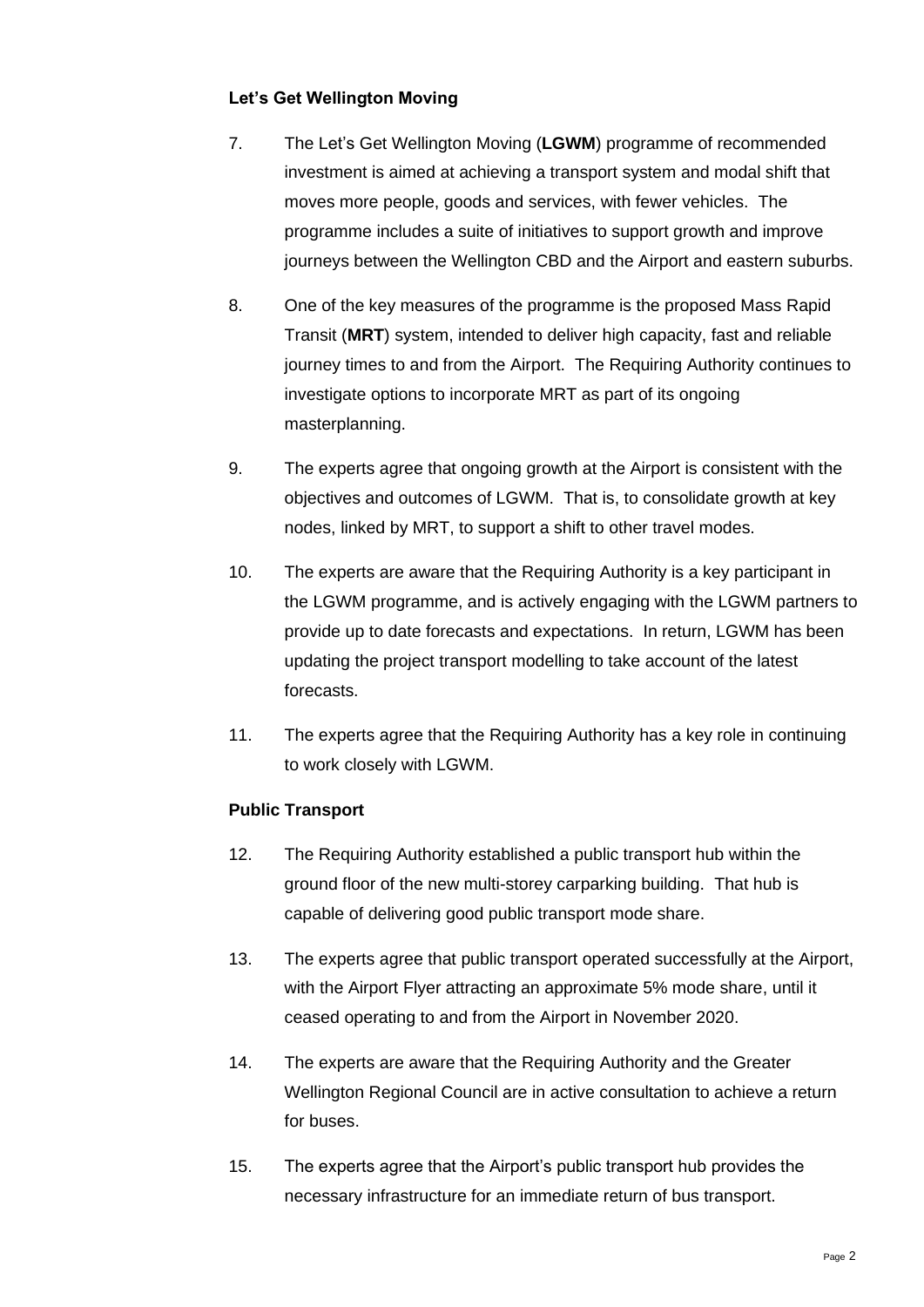# **Through Route**

- 16. The Requiring Authority currently permits public access through the private land holdings of the Airport between Stewart Duff Drive and Moa Point Road.
- 17. The experts understand that the Requiring Authority has no current plans to remove through-access.
- 18. Mr Spence seeks that the Wellington City Council works more closely with the Requiring Authority to explore the potential for greater security of public access. He accepts that the road through the Airport is not a public road and that the Airport bylaws provide legal authority to restrict use of the roads.
- 19. Mr Georgeson is of the view that Wellington City Council could seek to establish a designation to achieve legal access over the Airport's land. Mr Spence agrees this could be an option, but considers that a negotiated approach would be more appropriate.

## **Carparking**

- 20. The experts agree that the Requiring Authority currently has an on-site parking supply that has substantial capacity for growth.
- 21. The experts agree that some people choose not to park at the Airport and rather chose to use street parking in nearby areas of Miramar South.
- 22. In 2017, Wellington City Council identified that although not the only contributor to local parking demand, Airport-related parking was causing a significant impact on local streets in Miramar South. In response, Wellington City Council introduced a 24-hour parking scheme across a number of streets extending for about a 10-minute walk north of the Airport, to regulate long-stay street parking.
- 23. Since then, the Requiring Authority has opened the multi-storey carpark building providing circa 1000 extra parking spaces.
- 24. The experts understand that the Requiring Authority accepts there is a need for parking information to be shared with Wellington City Council, and that the following condition is volunteered by the Requiring Authority:

23. On an annual basis, the Requiring Authority shall submit to the Wellington City Council a report describing the current status of Airport car parking demand and supply. The